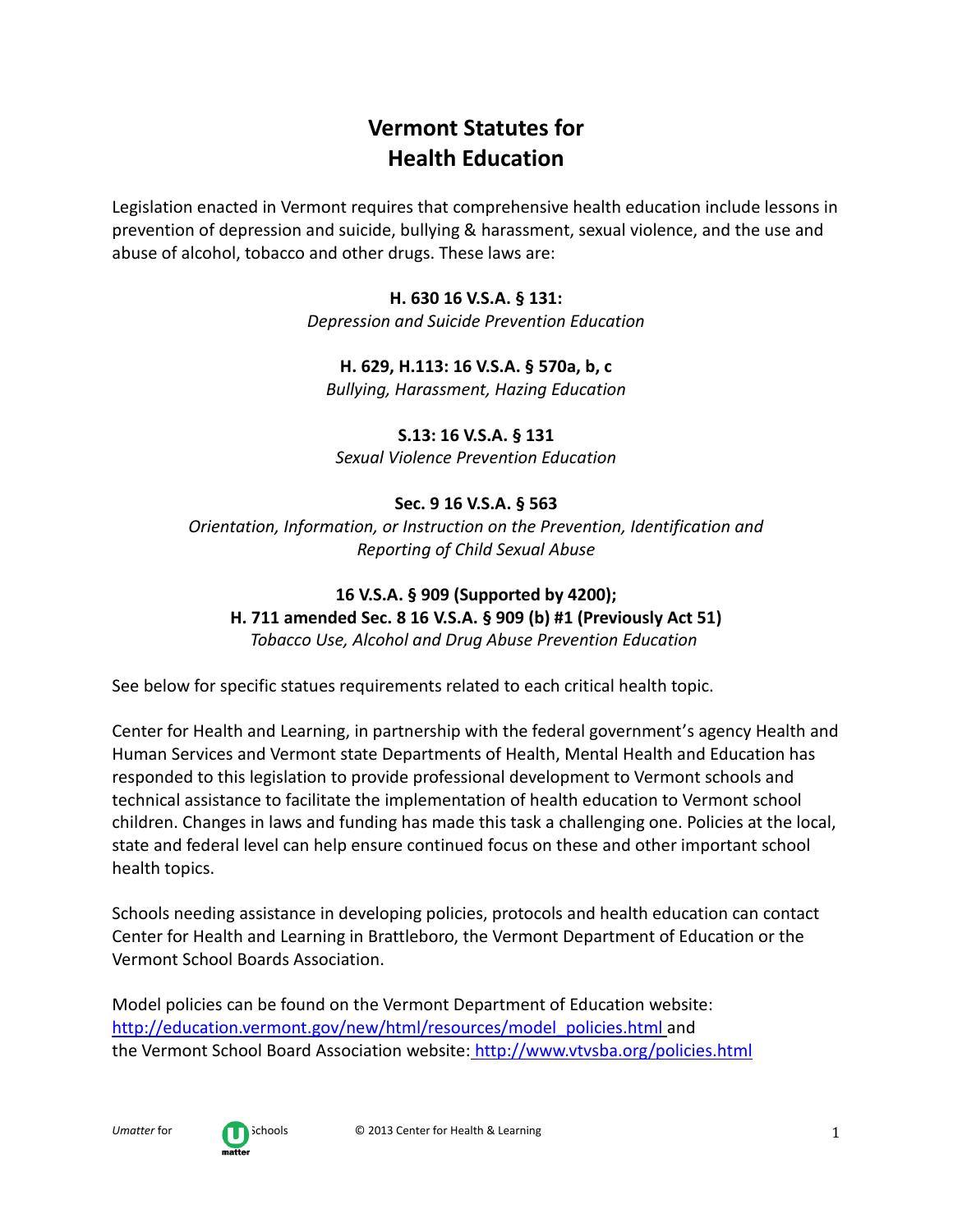| <b>Critical</b><br><b>Health Topic</b>      | Legislative<br><b>Requirement</b>                                                                                                                                                                                         | <b>Policy</b>                                                                                                      | <b>Staff</b><br><b>Training</b>                 | Curriculum/<br><b>Student</b>                                        | <b>Parental</b><br><b>Education or</b>                                         |
|---------------------------------------------|---------------------------------------------------------------------------------------------------------------------------------------------------------------------------------------------------------------------------|--------------------------------------------------------------------------------------------------------------------|-------------------------------------------------|----------------------------------------------------------------------|--------------------------------------------------------------------------------|
|                                             |                                                                                                                                                                                                                           |                                                                                                                    |                                                 | <b>Training</b>                                                      | Involvement                                                                    |
| <b>Bullying &amp;</b><br>Harassment         | Act 117-Bullying<br>Prevention<br>Procedures<br>(H. 629)<br>Act 91-<br>Harassment<br>(H.113)<br>Act 120-Hazing                                                                                                            | Sec. 4.<br>16 V.S.A. §<br>565<br>repealed to:<br>$570a -$<br>Harassment<br>570b-Hazing<br>570c-<br><b>Bullying</b> | 16 V.S.A.<br>§ 570a<br>$(a)(6)$ and<br>570c (6) |                                                                      |                                                                                |
|                                             |                                                                                                                                                                                                                           |                                                                                                                    |                                                 |                                                                      |                                                                                |
| Sexual<br>Violence<br>Prevention            | Act 1-Sexual<br>Violence<br>Prevention                                                                                                                                                                                    |                                                                                                                    | Section.<br>9<br>16 V.S.A.<br>§ 563             | Section 3<br>16 V.S.A. §<br>131                                      | Section 9<br>16 V.S.A. § 563<br>Provide<br>opportunities<br>for<br>information |
|                                             |                                                                                                                                                                                                                           |                                                                                                                    |                                                 |                                                                      |                                                                                |
| Suicide<br>Prevention                       | Act 114 - Suicide<br><b>Prevention Law</b><br>(H. 630)                                                                                                                                                                    |                                                                                                                    |                                                 | Section. 1<br>16 V.S.A. §<br>131                                     |                                                                                |
| Alcohol,<br>Tobacco &<br><b>Other Drugs</b> | H.711<br>(Supersedes Act<br>51 and State<br>Board Rule 4200<br>specific to ATOD<br>training for staff)<br><b>School Board</b><br>Rule-Student<br>Safety<br>4212-Policy<br>4213-Education<br>4214-Community<br>Involvement | 16 V.S.A. §<br>1165                                                                                                | H.711                                           | Section 1<br>16 V.S.A. §<br>131<br><b>State Board</b><br>Rule 4213.1 | <b>State Board</b><br><b>Rule 4214</b>                                         |
|                                             |                                                                                                                                                                                                                           |                                                                                                                    |                                                 |                                                                      |                                                                                |
| Parental<br>Involvement                     | Title I- Part A<br>Section 1118<br>20USC § 6318                                                                                                                                                                           | 16 V.S.A. §<br>144b<br>20USC §<br>6318                                                                             |                                                 |                                                                      | 20 USC § 6318                                                                  |

### *Note:*

V.S.A. = Vermont Statutes Annotated

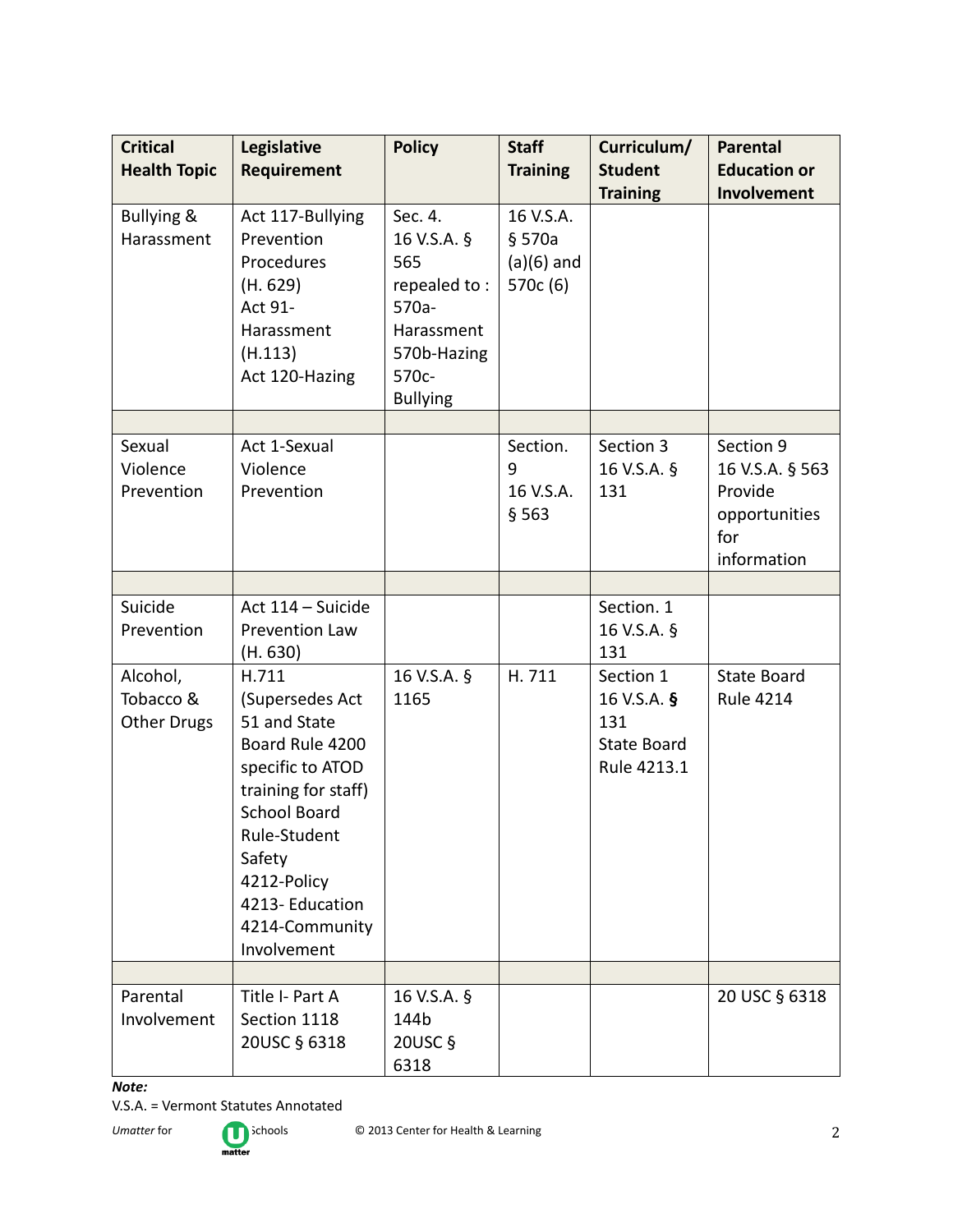U.S.C =United States Code

#### **Model Policies**

#### **Bullying, Harassment and Hazing**

# **Act 117: Bullying Act 91: Harassment**

#### **Act 120: Hazing**

It is the policy of the state of Vermont that all Vermont educational institutions provide safe, orderly, civil, and positive learning environments. Harassment, hazing, and bullying have no place and will not be tolerated in Vermont schools. No Vermont student should feel threatened or be discriminated against while enrolled in a Vermont school.

### **570a-Harassment**

[\(http://www.leg.state.vt.us/statutes/fullsection.cfm?Title=16&Chapter=009&Section=00570a\)](http://www.leg.state.vt.us/statutes/fullsection.cfm?Title=16&Chapter=009&Section=00570a) The harassment prevention policy required by section 570 of this title and its plan for implementation shall include:

- 1) A statement that harassment, as defined in subdivision 11(a)(26) of this title, is prohibited and may constitute a violation of the public accommodations act as more fully described in section 14 of this title.
- 2) Consequences and appropriate remedial action for staff or students who commit harassment. At all stages of the investigation and determination process, school officials are encouraged to make available to complainants alternative dispute resolution methods, such as mediation, for resolving complaints.
- 3) A procedure that directs students, staff, parents, and guardians how to report violations and file complaints.
- 4) A description of the circumstances under which harassment may be reported to a law enforcement agency.
- 5) A procedure for investigating reports of violations and complaints. The procedure shall provide that, unless special circumstances are present and documented by the school officials, an investigation is initiated no later than one school day from the filing of a complaint and the investigation and determination by school officials are concluded no later than five school days from the filing of the complaint with a person designated to receive complaints under subdivision (7) of this section. All internal reviews of the school's initial determination, including the issuance of a final decision, shall, unless special circumstances are present and documented by the school officials, be completed within 30 days after the review is requested.
- 6) A description of how the school board will ensure that teachers and other staff members receive training in preventing, recognizing, and responding to harassment.
- 7) Annual designation of two or more people at each school campus to receive complaints and a procedure for publicizing those people's availability.
- 8) A procedure for publicizing the availability of the Vermont human rights commission and the federal Department of Education's Office of Civil Rights and other appropriate state and federal agencies to receive complaints of harassment.



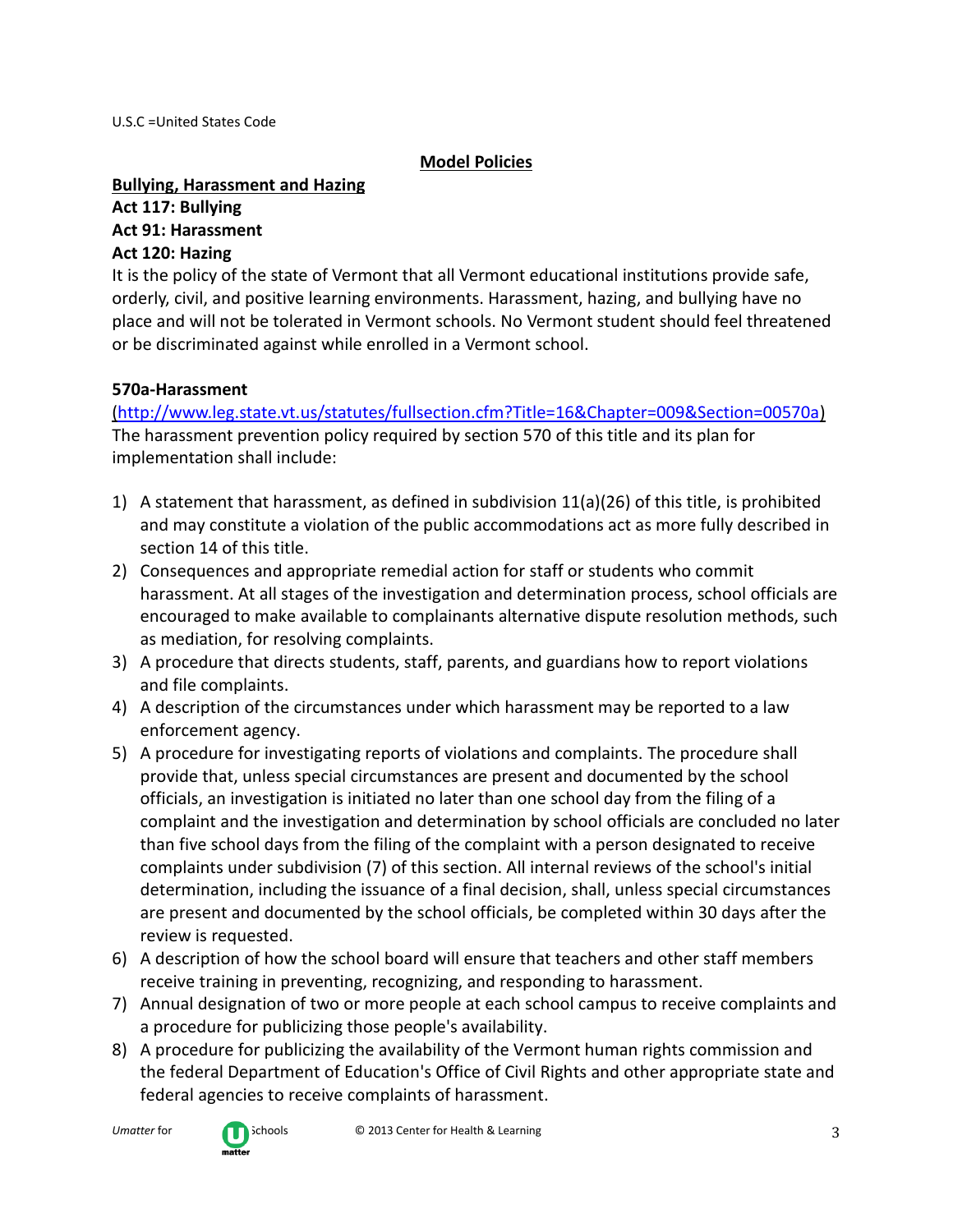9) A statement that acts of retaliation for the reporting of harassment or for cooperating in an investigation of harassment are unlawful pursuant to 9 V.S.A. § 4503.

### **570b-Hazing**

[\(http://www.leg.state.vt.us/statutes/fullsection.cfm?Title=16&Chapter=009&Section=00570b\)](http://www.leg.state.vt.us/statutes/fullsection.cfm?Title=16&Chapter=009&Section=00570b) The hazing prevention policy required by section 570 of this title and its plan for implementation shall include:

- 1) A statement that hazing, as defined in subdivision 11(a)(30) of this title, is prohibited and may be subject to civil penalties pursuant to subchapter 9 of chapter 1 of this title.
- 2) A procedure that directs students, staff, parents, and guardians how to report violations and file complaints.
- 3) A procedure for investigating reports of violations and complaints.
- 4) A description of the circumstances under which hazing may be reported to a law enforcement agency.
- 5) Appropriate penalties or sanctions or both for organizations that or individuals who engage in hazing and revocation or suspension of an organization's permission to operate or exist within the institution's purview if that organization knowingly permits, authorizes, or condones hazing.
- 6) A description of how the school board will ensure that teachers and other staff members receive training in preventing, recognizing, and responding to hazing.
- 7) Annual designation of two or more people at each school campus to receive complaints and a procedure for publicizing those people's availability. (Added 2011, No. 129 (Adj. Sess.), § 12, eff. May 11, 2012.)

# **570c-Bullying**

[\(http://www.leg.state.vt.us/statutes/fullsection.cfm?Title=16&Chapter=009&Section=00570c\)](http://www.leg.state.vt.us/statutes/fullsection.cfm?Title=16&Chapter=009&Section=00570c) The bullying prevention policy required by section 570 of this title and its plan for implementation shall include:

- 1) A statement that bullying, as defined in subdivision 11(a)(32) of this title, is prohibited. A procedure that directs students, staff, parents, and guardians how to report violations and file complaints.
- 2) A procedure for investigating reports of violations and complaints.
- 3) A description of the circumstances under which bullying may be reported to a law enforcement agency.
- 4) Consequences and appropriate remedial action for students who commit bullying.
- 5) A description of how the school board will ensure that teachers and other staff members receive training in preventing, recognizing, and responding to bullying.
- 6) Annual designation of two or more people at each school campus to receive complaints and a procedure both for publicizing the availability of those people and clarifying that their designation does not preclude a student from bringing a complaint to any adult in the building. (Added 2011, No. 129 (Adj. Sess.), § 12, eff. May 11, 2012.

# **Sexual Violence Prevention**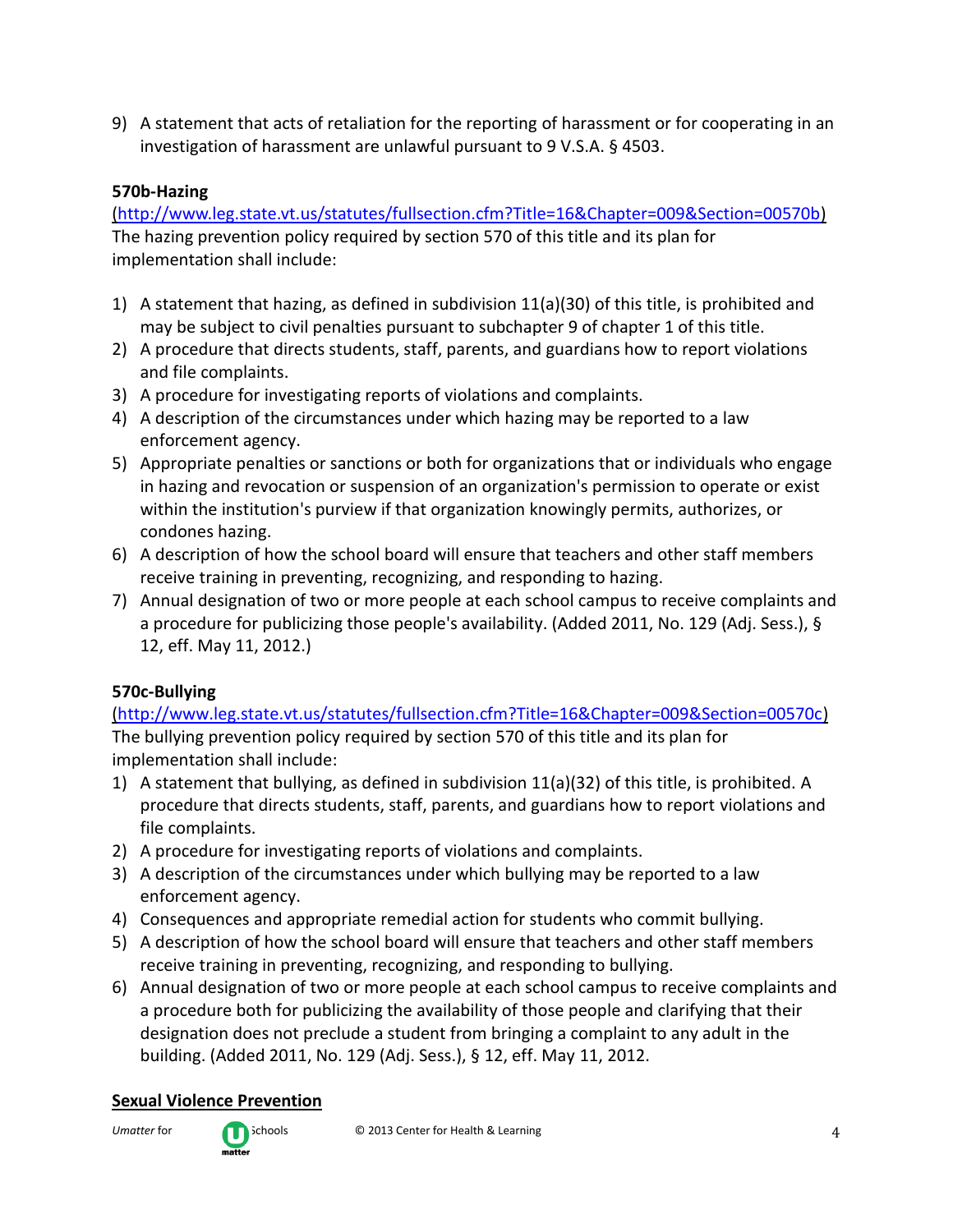### **Act 1: Sexual Violence Prevention**

Full Act 1/ S.13 bill: http://www.leg.state.vt.us/docs/2010/Acts/Act001.pdf Act 156 : http://www.leg.state.vt.us/docs/2012/Acts/ACT156.pdf

**Sec. 3** *16 V.S.A. §131* All Vermont schools are required to provide instruction about; How to recognize and prevent sexual abuse and sexual violence, including developmentally appropriate instruction about promoting healthy and respectful relationships, developing and maintaining effective communication with trusted adults, recognizing sexually offending behaviors, and gaining awareness of available school and community resources.

**Sec. 3 16 V.S.A. § 131** amended Act 1 to include: An employee of the school shall be in the room during the provision of all instruction or information presented under this supervision.

**Sec. 9** *16 V.S.A. §563* The school board of a school district shall ensure that adults employed in the schools maintained by the district receive orientation, information, or instruction on the prevention, identification, and reporting of child sexual abuse, as defined in subdivision 4912(8) of Title 33, and sexual violence. This shall include information regarding the signs and symptoms of sexual abuse, sexual violence, grooming processes, recognizing the dangers of child sexual abuse in and close to the home, and other predatory behaviors of sex offenders. The school board shall also provide opportunities for parents, guardians, and other interested persons to receive the same information. The department of education and the agency of human services shall provide materials and technical support to any school board that requests assistance.

### **Suicide Prevention**

### **Act 114: Suicide Prevention**

AN ACT RELATING TO TEACHING ABOUT SIGNS OF AND RESPONSES TO DEPRESSION AND RISK OF SUICIDE IN PUBLIC SCHOOLS

**131: Definitions:** "Comprehensive health education" means a systematic and extensive elementary and secondary educational program designed to provide a variety of learning experiences based upon knowledge of the human organism as it functions within its environment. The term includes, but is not limited to, a study of:

(5) Family health and mental health, including instruction which promotes the development of responsible personal behavior involving decision making about sexual activity including abstinence; skills which strengthen existing family ties involving communication, cooperation, and interaction between parents and students; and instruction to aid in the establishment of strong family life in the future, thereby contributing to the enrichment of the community; **and which promotes an understanding of depression and the signs of suicide risk for a family member or fellow student that includes how to respond appropriately and seek help and provides an awareness of the available school and community resources such as the local suicide crisis hotline;**

### **Alcohol, Tobacco and Other Drug Abuse Prevention**

### **H.711 Alcohol, Tobacco and Other Drug Prevention**

"Each superintendent shall determine the content, duration, and frequency of training on issues



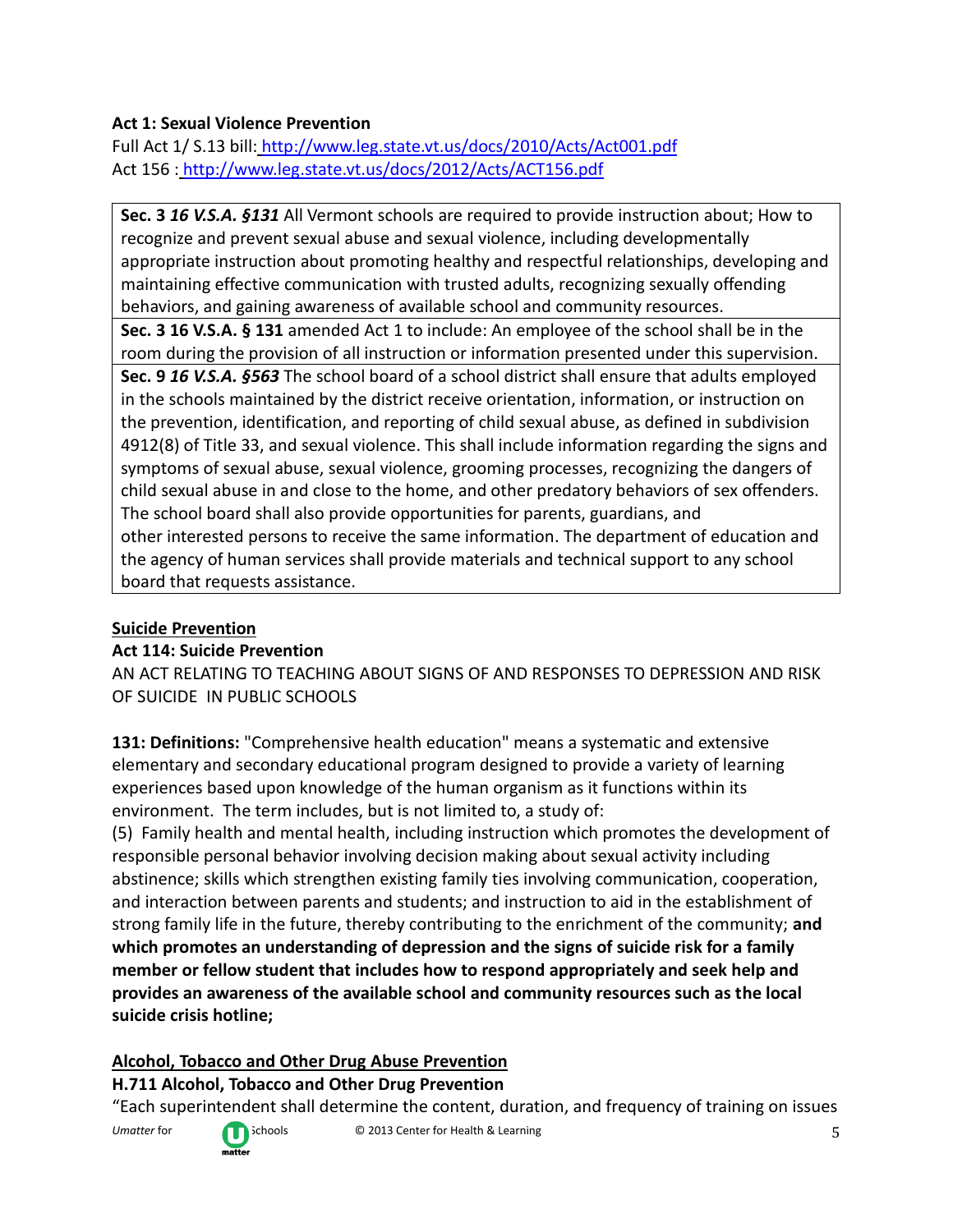concerning alcohol and drug abuse for the districts in his or her SU"

## **§ 1165: Alcohol and drug abuse**

(a) The state board, in consultation with local school boards, the alcohol and drug division, the law enforcement authorities and the juvenile court system shall formulate a general policy for the education, discipline and referral for rehabilitation of students who are involved with alcohol or drug abuse on school property or at school functions.

(b) The state board shall adopt guidelines pursuant to 3 V.S.A. chapter 25 for all school districts. The guidelines shall include standards consistent with due process of law for discipline, suspension or dismissal of students and recommended procedures for education, and for referral for treatment and rehabilitation.

(c) Each school district shall adopt its own policy consistent with the state board's guidelines setting forth: recommended procedures for education; referral for treatment, counseling and rehabilitation; and standards consistent with due process of law for discipline, suspension or dismissal of students in accordance with section 1162 (suspension and expulsion of students). Nothing contained herein is intended to mandate local school districts to employ counselors for treatment or rehabilitation.

### **State Board Rule 4212.2**

Education Program: The policy shall define an educational program consistent with the Vermont Alcohol and Drug Education Curriculum Plan.

## **State Board Rule 4213.1**

Schools shall develop a sequential K-12 alcohol and drug abuse prevention education curriculum as defined in Vermont State

Alcohol and Drug Education Curriculum Plan and in Health Education and Traffic Safety and Driver Education requirements of

the Standards for Approving Vermont's Public Schools.

# **State Board Rule 4213.2**

Schools should provide training of school staff such that teachers and health and guidance personnel have a sufficient level of professional development to enable them to competently teach or provide other services in the school's alcohol and drug abuse prevention education program. A minimum training program should be directed toward the following areas: Pharmacology, Chemical Use, Abuse & Dependence, Chemical Dependence & the Family, Societal & Personal Attitudes, Policy & Legal Issues, Support & Referral Systems for Students in Distress, Curriculum Development, Methods & Classroom Issues, School Climate, and Drinking & Driving. In addition there shall be an orientation for the entire school community on the program, its intent, and alcohol and drug issues in general.

# **State Board Rule 4214**

Community Involvement: Schools shall provide for a program to inform the community about the school's alcohol and drug prevention education program, alcohol and drug abuse prevention issues, and community-wide responsibility for effective alcohol and drug abuse